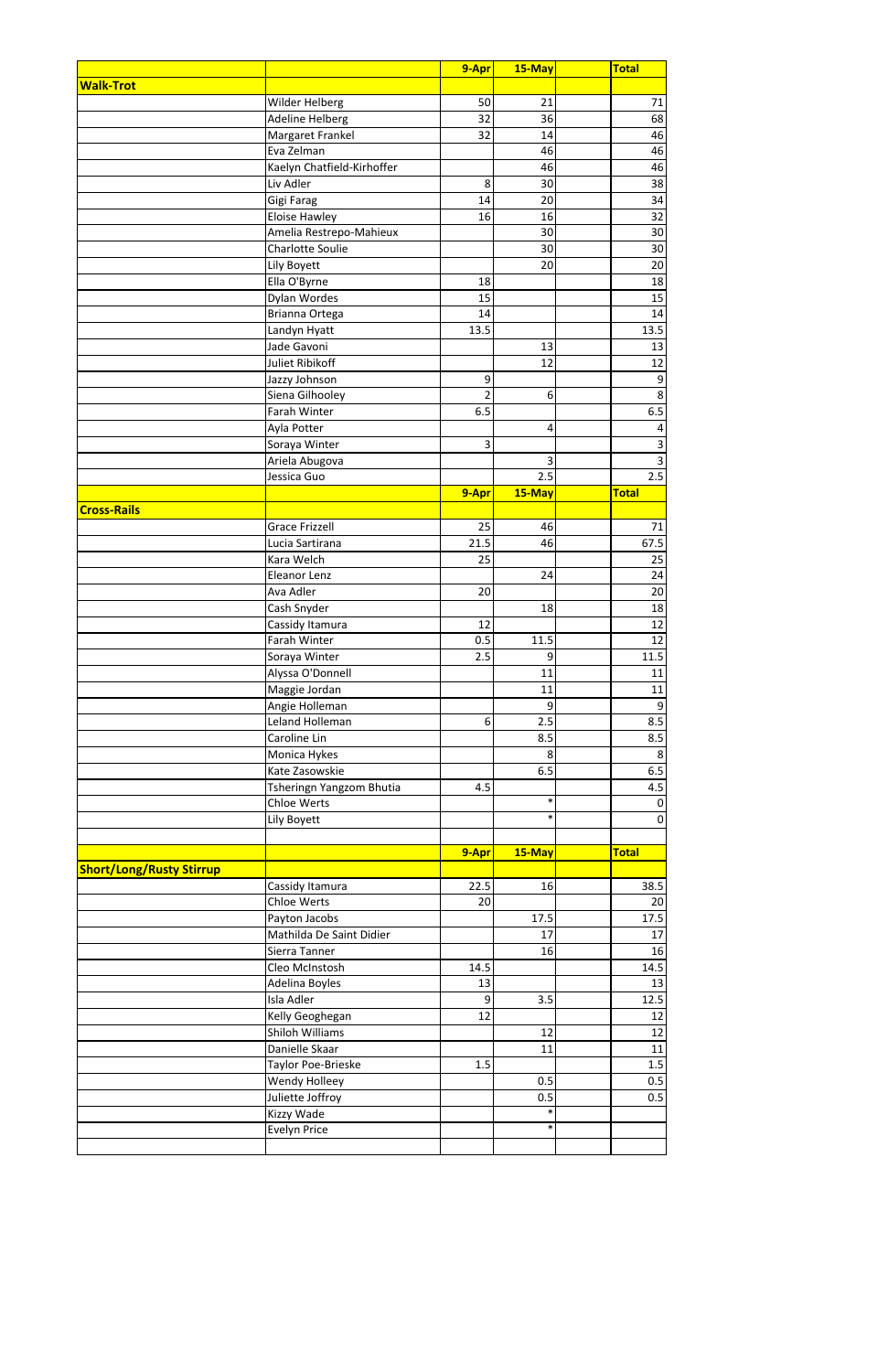|                                 |                            | 9-Apr          | 15-May           | <b>Total</b>             |
|---------------------------------|----------------------------|----------------|------------------|--------------------------|
| Green Rider 2'3" Jr/Am          |                            |                |                  |                          |
|                                 | Ella Eden Bloss            | 32             | 34               | 66                       |
|                                 | Fiona Francois             | 22             | 24               | 46                       |
|                                 | Clea Lerner                | 18             | $\overline{2}$   | 20                       |
|                                 | Danielle Skaar             |                | 12               | 12                       |
|                                 | Kelly Geoghegan            |                | 11               | 11                       |
|                                 | Catherine Witt             | $\overline{7}$ |                  | $\overline{\mathcal{I}}$ |
|                                 | Katherinne Gaudet          |                | 7                | $\overline{7}$           |
|                                 | Andy Woll                  | 6              |                  | 6                        |
|                                 |                            |                |                  |                          |
|                                 |                            | 9-Apr          | 15-May           | <b>Total</b>             |
| Low Hunters 2'6"                |                            |                |                  |                          |
| Sports Ville                    | Natalie Klibanow           | 20             |                  | 20                       |
| Fabulously                      | Randi Pomrehn              | 17             |                  | 17                       |
| Un Amor                         | Deirdra Davis              | $\overline{2}$ | 12               | 14                       |
| Jack the Closer                 | Katharina Rodriguez        |                | 14               | 14                       |
| <b>Special Reserve</b>          | Randi Pomrehn              | 10             |                  | 10                       |
| Ganache                         | Kayla Reeves               | 9              |                  | $\boldsymbol{9}$         |
| Un Amor                         | Kelly Geoghegan            |                | 4                | $\overline{4}$           |
|                                 |                            |                |                  |                          |
|                                 |                            | 9-Apr          | 15-May           | <b>Total</b>             |
| Pre-Child/ Adult 2'6"           |                            |                |                  |                          |
| Gizmo                           | Stacy Rubeli               | 20             |                  | 20                       |
| Jlo                             | Leah Sachs                 | 12             |                  | 12                       |
| The Perfect Pimms               | Paulette Osorio            | 8              |                  | 8                        |
| Euro Blue                       | <b>Isabelle Mandeville</b> |                | $\ast$           |                          |
| Prestige                        | Kiara Gamboa               |                | $\ast$           |                          |
|                                 |                            |                |                  | <b>Total</b>             |
| Low Hunters 2'9"                |                            | 9-Apr          | $15$ -May        |                          |
| Viatorius                       | Megan Todd                 |                | 16               | 16                       |
| Q7                              | Megan Berkovits            | 10             |                  | 10                       |
| Carolex <sub>Z</sub>            | <b>Viviane Mahieux</b>     |                | 10               | 10                       |
| Carolex Z                       | Laura Ware-Reed            |                | $6 \overline{6}$ | 6                        |
| Canterwood                      | Jedily Alvarado            | $\overline{2}$ |                  | $\mathbf{2}$             |
|                                 |                            |                |                  |                          |
|                                 |                            | 9-Apr          | 15-May           | <b>Total</b>             |
| Low Hunters 3'                  |                            |                |                  |                          |
| Sports Ville                    | Natalie Klibanow           |                | 26               | 26                       |
| Cissecuo R                      | Emilia Dencik              |                | 20               | 20                       |
| Spencer                         | Camille O'Brien            | 4              | 14               | 18                       |
| Don't Rush Me                   | <b>Grace Plunkett</b>      | 6              |                  | 6                        |
|                                 |                            |                |                  |                          |
|                                 |                            |                |                  |                          |
|                                 |                            | 9-Apr          | 15-May           | <b>Total</b>             |
| <b>Children's Equitation 3'</b> |                            |                |                  |                          |
|                                 | Camille O'Brien            | 26             | 20               | 46                       |
|                                 | Emilia Dencik              |                | 26               | 26                       |
|                                 | <b>Stella Tinsley</b>      | 20             |                  | 20                       |
|                                 | Isabelle Mandeville        |                | $\overline{a}$   | $\overline{4}$           |
|                                 |                            |                |                  |                          |
|                                 |                            | 9-Apr          | 15-May           | <b>Total</b>             |
| <b>Adult Equitation 3'</b>      |                            |                |                  |                          |
|                                 | Electra Stafford           | 14             |                  | 14                       |
|                                 | Lorena Christie            |                | 10               | 10                       |
|                                 |                            |                |                  |                          |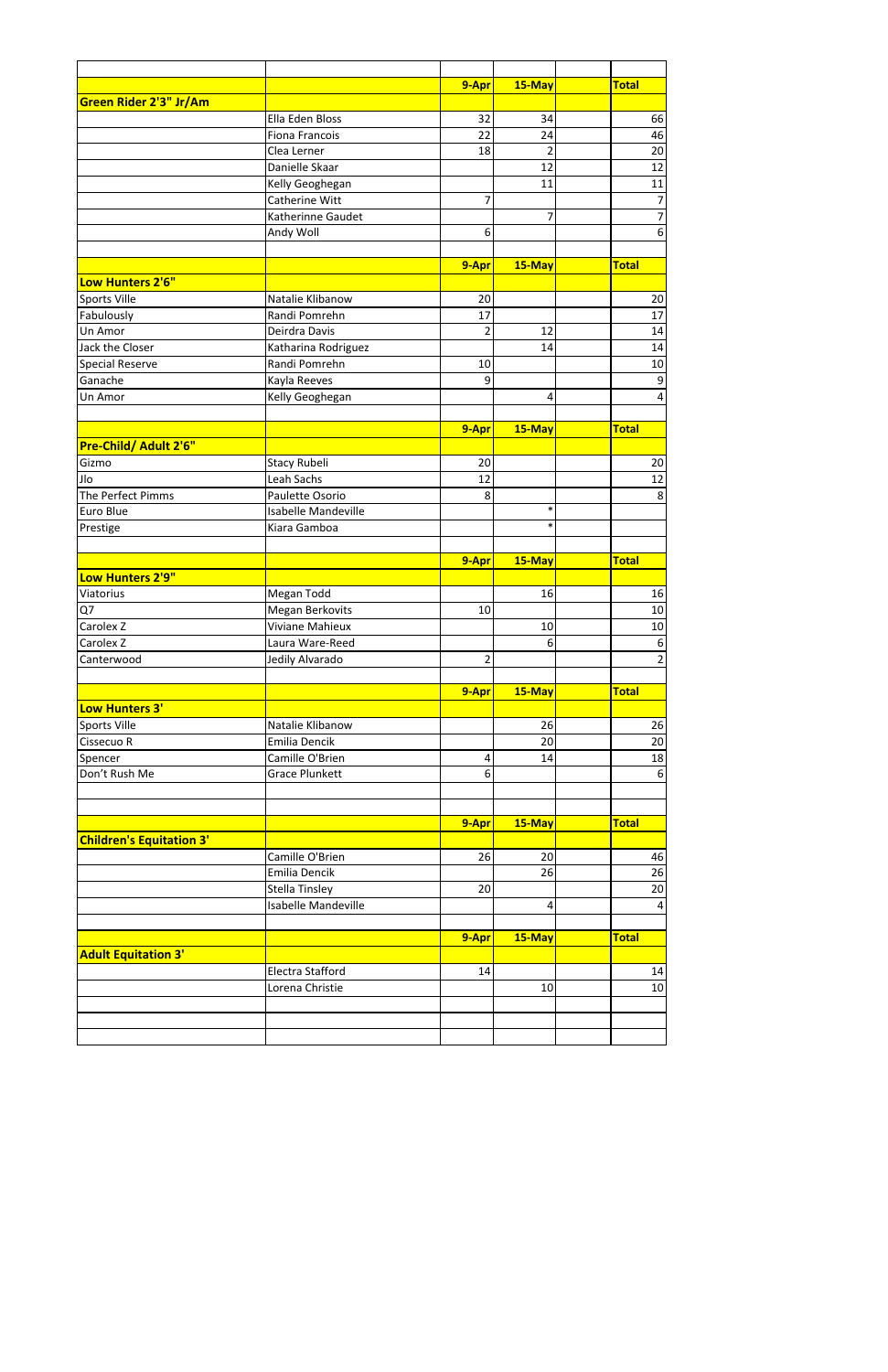|                                                   |                      | 9-Apr  | 15-May | <b>Total</b>            |
|---------------------------------------------------|----------------------|--------|--------|-------------------------|
| <b>.70M Open Jumpers</b>                          |                      |        |        |                         |
| Everest                                           | Evelyn Price         | $\ast$ |        |                         |
| <b>Hamilton VDL</b>                               | Andy Woll            | $\ast$ |        |                         |
| Kodachrome                                        | Landyn Hyatt         |        | $\ast$ |                         |
| Hertogin Ter Drie Leien                           | <b>Barbara Drake</b> |        | $\ast$ |                         |
|                                                   |                      |        |        |                         |
|                                                   |                      |        |        |                         |
| .80M Open Jumpers                                 |                      |        |        |                         |
| <b>Bottino</b>                                    | Nicole Ridgway       | $\ast$ |        |                         |
| Venture                                           | Natalie London       |        | $\ast$ |                         |
| Everest                                           | Evelyn Price         |        | $\ast$ |                         |
|                                                   |                      |        |        |                         |
|                                                   |                      |        |        |                         |
| <b>80M Low Children's/ Adult Amateur Jumpers.</b> |                      |        |        |                         |
| Venture                                           | Natalie London       |        | 16     | 16                      |
| <b>VDL Hamilton</b>                               | Andy Woll            |        | 16     | 16                      |
| Hertogin Ter Drie Leien                           | <b>Barbara Drake</b> |        | 4      | $\pmb{4}$               |
|                                                   |                      |        |        |                         |
|                                                   |                      |        |        |                         |
| 85M Low Children's/ Adult Amateur Jumpers         |                      |        |        |                         |
| Rosewood Little Gem                               | Kiana Galli          | $\ast$ |        |                         |
| <b>VDL Hamilton</b>                               | Andy Woll            |        | $\ast$ |                         |
|                                                   |                      |        |        |                         |
|                                                   |                      |        |        |                         |
| <b>90M Open Jumpers</b>                           |                      |        |        |                         |
| <b>Tartuffe</b>                                   | Hope Cowan           |        | 10     | $10\,$                  |
| Pibe                                              | Maggie Bass          |        | 6      | 6                       |
| London Fog                                        | Katherine Novak      |        | 4      | $\overline{\mathbf{4}}$ |
|                                                   |                      |        |        |                         |
| .90M Low Children's/ Adult Amateur Jumpers        |                      |        |        |                         |
| Rosewood Little Gem                               | Kiana Galli          | $\ast$ |        |                         |
| <b>Bottino</b>                                    | Nicole Ridgway       | $\ast$ |        |                         |
| Southern Eclipse                                  | Melissa Katz         |        | $\ast$ |                         |
|                                                   |                      |        |        |                         |
|                                                   |                      |        |        |                         |
| 1.00M Open Jumpers                                |                      |        |        |                         |
| Pibe                                              | Maggie Bass          |        | 20     | 20                      |
| Tokyo                                             | Kelly Fielding       |        | 6      | $\boldsymbol{6}$        |
| Da Vinci H                                        | Hera Ballard         |        | 6      | 6                       |
| Southern Eclipse                                  | Melissa Katz         |        | 6      | 6                       |
| <b>Tartuffe</b>                                   | Hope Cowan           |        | 4      | $\overline{4}$          |
|                                                   |                      |        |        |                         |
|                                                   |                      |        |        |                         |
| 1.10M Open Jumpers                                |                      |        |        |                         |
| Tokyo                                             | Kelly Fielding       | $\ast$ |        |                         |
| Pacco du Bourg                                    | <b>Katie King</b>    |        | $\ast$ |                         |
|                                                   |                      |        |        |                         |
|                                                   |                      |        |        |                         |
| 1.10M Low Children's/ Adult Amateur Jumpers       |                      |        |        |                         |
| Pacco du Bourg                                    | Katie King           |        | $\ast$ |                         |
|                                                   |                      |        |        |                         |
|                                                   |                      |        |        |                         |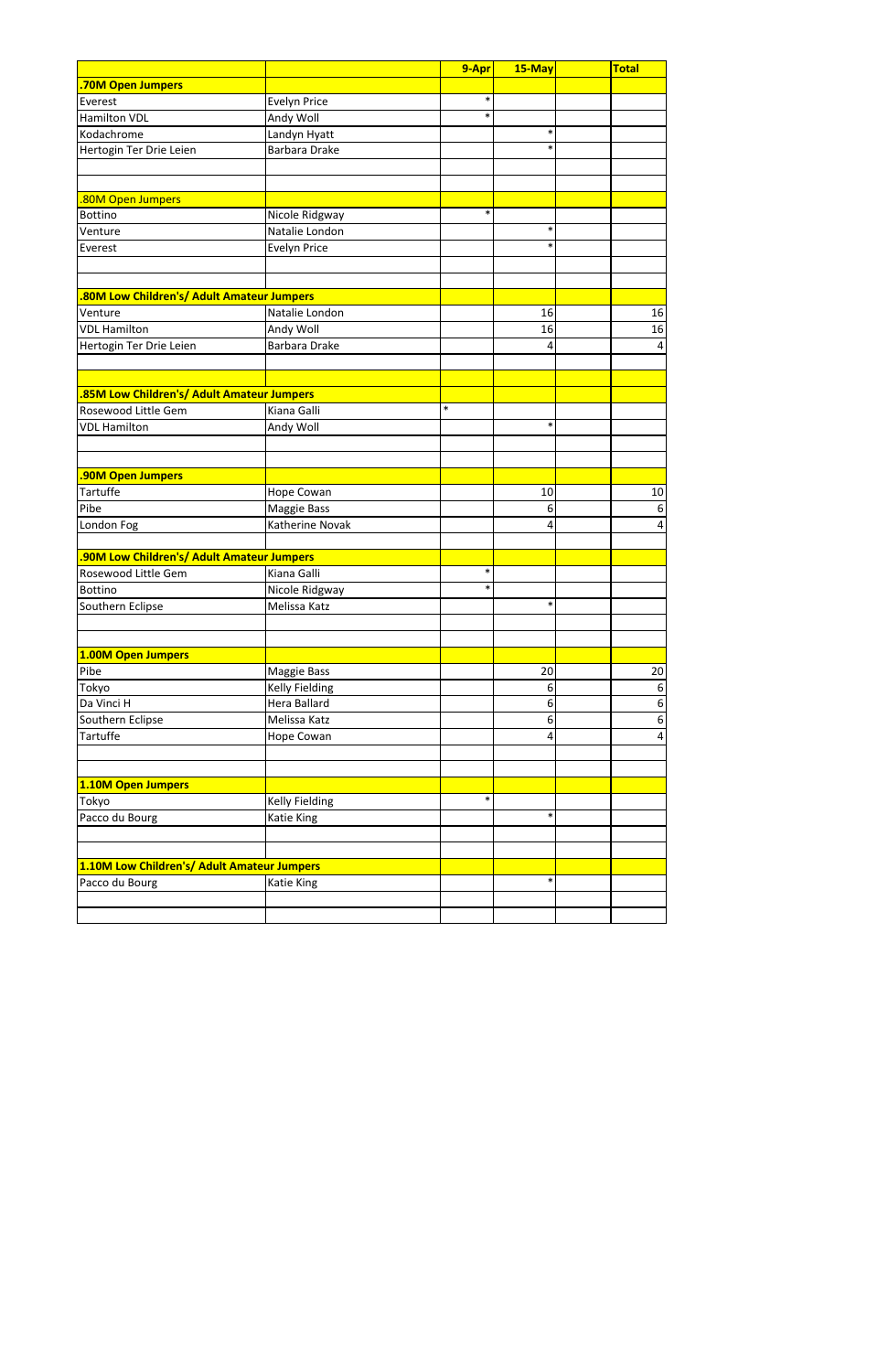|                                       |                            | 9-Apr          | 15-May         | <b>Total</b>            |
|---------------------------------------|----------------------------|----------------|----------------|-------------------------|
| <b>High Point Trainer</b>             |                            |                |                |                         |
| Janene Davis                          |                            | 271.5          | 226.5          | 498                     |
| <b>Nancy Frost</b>                    |                            | 100            | 148.5          | 248.5                   |
| Julie Sloane                          |                            | 72.5           | 52             | 124.5                   |
| Natalie Klibanow                      |                            | 48             | 36             | 84                      |
| Natasha Pappas                        |                            | 71             |                | 71                      |
| Deirdra Davis                         |                            | 14             | 36             | 50                      |
| Sheri Moser                           |                            | 46.5           |                | 46.5                    |
| <b>Karen Perlow</b>                   |                            |                | 46.5           | 46.5                    |
| Jayme Huffines                        |                            | 38             |                | 38                      |
| Sandie Mercer                         |                            |                | 37             | 37                      |
| Sandrine Seifert                      |                            |                | 37             | 37                      |
| Carolyn Biava                         |                            |                | 34.5           | 34.5                    |
| <b>Kelly Fielding</b>                 |                            | 12.5           | 21.5           | 34                      |
| <b>Katherine Novak</b>                |                            | 1.5            | 19             | 20.5                    |
| Patricia Lincourt                     |                            | 18             | $\overline{2}$ | 20                      |
| <b>Kim Baxter</b>                     |                            | 14             |                | 14                      |
| <b>Isabelle Ebner</b>                 |                            |                | 9              | $9$                     |
|                                       |                            |                |                |                         |
|                                       |                            |                |                |                         |
|                                       |                            | 9-Apr          | 15-May         | <b>Total</b>            |
| <b>High Point Junior Rider 2'6"</b>   |                            |                |                |                         |
| Spencer                               | Camille O'Brien            | 30             | 34             | 64                      |
| Cissecuo R                            | Emilia Dencik              |                | 46             | 46                      |
| Consul Z                              | <b>Stella Tinsley</b>      | 20             |                | 20                      |
| Don't Rush Me                         | <b>Grace Plunkett</b>      | 6              |                | $\boldsymbol{6}$        |
| Euro Blue                             | <b>Isabelle Mandeville</b> |                | 4              | $\overline{\mathbf{4}}$ |
| Canterwood                            | Jedily Alvarado            | $\overline{2}$ |                | $\overline{2}$          |
| Prestige                              | Kiara Gamboa               |                | $\ast$         |                         |
|                                       |                            |                |                |                         |
|                                       |                            | 9-Apr          | 15-May         | Total                   |
| <b>High Point Amateur Rider 2'6"</b>  |                            |                |                |                         |
| Gizmo                                 | Stacy Rubeli               | 20             |                | 20                      |
| Jack the Closer                       | Katharina Rodriguez        |                | 16             | 16                      |
| Einstein                              | Electra Stafford           | 14             |                | 14                      |
| Jlo                                   | Leah Sachs                 | 12             |                | 12                      |
| Q7                                    | Megan Berkovits            | 10             |                | 10                      |
| Carolex <sub>Z</sub>                  | Viviane Mahieux            |                | 10             | 10                      |
| Suede                                 | Lorena Christie            |                | 10             | $10\,$                  |
| Ganache                               | Kayla Reeves               | 9              |                | $\boldsymbol{9}$        |
| The Perfect Pimms                     | Paulette Osorio            | 8              |                | $\bf 8$                 |
| Un Amor                               | Kelly Geoghegan            |                | 6              | 6                       |
|                                       |                            |                |                |                         |
|                                       |                            |                |                |                         |
|                                       |                            | 9-Apr          | 15-May         | <b>Total</b>            |
| <b>High Point Junior Jumper Rider</b> |                            |                |                |                         |
| Venture                               | Natalie London             |                | 16             | 16                      |
| Kodachrome                            | Landyn Hyatt               |                | $\ast$         |                         |
|                                       |                            |                |                |                         |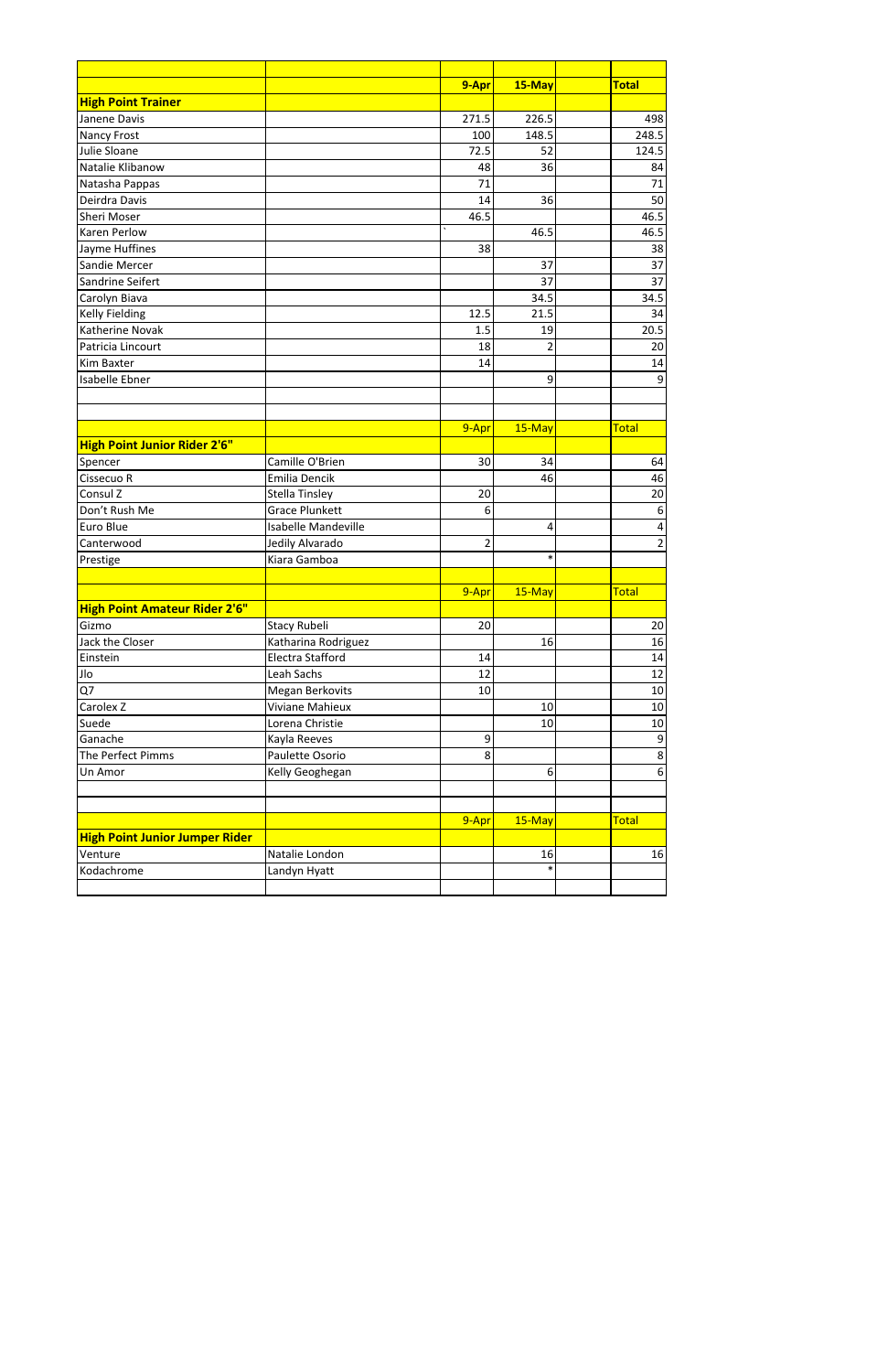|                                        |                            | 9-Apr          | 15-May         | <b>Total</b>    |
|----------------------------------------|----------------------------|----------------|----------------|-----------------|
| <b>High Point Amateur Jumper Rider</b> |                            |                |                |                 |
| <b>Hamilton VDL</b>                    | Andy Woll                  | $\ast$         | 16             | 16              |
| <b>Tartuffe</b>                        | Hope Cowan                 |                | 14             | 14              |
| Southern Eclipse                       | Melissa Katz               |                | 6              |                 |
| Da Vinci H                             | <b>Hera Ballard</b>        |                |                |                 |
|                                        |                            |                | 6              |                 |
| Hertogin Ter Drie Leien                | <b>Barbara Drake</b>       | $\ast$         | 4<br>$\ast$    |                 |
| Everest                                | <b>Evelyn Price</b>        |                |                |                 |
| <b>Bottino</b>                         | Nicole Ridgway             | $\ast$         |                |                 |
| Rosewood Little Gem                    | Kiana Galli                | $\ast$         |                |                 |
| Pacco du Bourg                         | <b>Katie King</b>          |                | $\ast$         |                 |
|                                        |                            |                |                |                 |
|                                        |                            |                |                |                 |
|                                        |                            | 9-Apr          | 15-May         | <b>Total</b>    |
| <b>High Point TB Hunter</b>            |                            |                |                |                 |
| Sports Ville                           | Catherine Witt             | 31             | 16             | 47              |
| CJ's Honour                            | Danielle Skaar             |                | 10             | 10              |
| Jack the Closer                        | Katie Rodriguez            |                | 10             | 10              |
|                                        |                            |                |                |                 |
|                                        |                            |                |                |                 |
|                                        |                            |                |                |                 |
| <b>High Point TB Jumper</b>            |                            | 9-Apr          | 15-May         | <b>Total</b>    |
|                                        |                            |                |                |                 |
|                                        |                            |                |                |                 |
|                                        |                            |                |                |                 |
|                                        |                            | 9-Apr          | 15-May         | <b>Total</b>    |
| <b>High Point Newbie Rider</b>         |                            |                |                |                 |
|                                        | Wilder Helberg             | 50             | 21             | 71              |
|                                        | <b>Grace Frizzell</b>      | 25             | 46             | 71              |
|                                        | <b>Adeline Helberg</b>     | 32             | 36             | 68              |
|                                        | Lucia Sartirana            | 21.5           | 46             | 67.5            |
|                                        | Ella Eden Bloss            | 32             | 34             | 66              |
|                                        | Cassidy Itamura            | 34.5           | 16             | 50.5            |
|                                        | Margaret Frankel           | 32             | 14             | 46              |
|                                        |                            |                |                |                 |
|                                        | <b>Fiona Francois</b>      | 22             | 24             | 46              |
|                                        | Eva Zelman                 |                | 46             | 46              |
|                                        | Kaelyn Chatfield-Kirhoffer |                | 46             | 46              |
|                                        | Liv Adler                  | 8              | 30             | 38              |
|                                        | Gigi Farag                 | 14             | 20             | 34              |
|                                        | Eloise Hawley              | 16             | 16             | 32              |
|                                        | Amelia Restrepo-Mahieux    |                | 30             | 30              |
|                                        | <b>Charlotte Soulie</b>    |                | 30             | 30              |
|                                        | Kara Welch                 | 25             |                | 25              |
|                                        | Eleanor Lenz               |                | 24             | 24              |
|                                        | Kelly Geoghegan            | 12             | 11             | $\overline{23}$ |
|                                        | Danielle Skaar             |                | 23             | 23              |
|                                        | Ava Adler                  | 20             |                | 20              |
|                                        | Chloe Werts                | $20*$          |                | 20              |
|                                        |                            |                |                |                 |
|                                        | Clea Lerner                | 18             | $\overline{2}$ | 20              |
|                                        | Lily Boyett                |                | 20             | 20              |
|                                        | Farah Winter               | $\overline{7}$ | 11.5           | 18.5            |
|                                        | Ella O'Byrne               | 18             |                | 18              |
|                                        | Cash Snyder                |                | 18             | $18\,$          |
|                                        | Payton Jacobs              |                | 17.5           | 17.5            |
|                                        | Mathilda De Saint Didier   |                | 17             | 17              |
|                                        | Sierra Tanner              |                | 16             | 16              |
|                                        | Dylan Wordes               | 15             |                | 15              |
|                                        | Cleo McInstosh             | 14.5           |                | 14.5            |
|                                        | Soraya Winter              | 5.5            | 9              | 14.5            |
|                                        | Brianna Ortega             | 14             |                | 14              |
|                                        | Landyn Hyatt               | 13.5           |                | 13.5            |
|                                        | Adelina Boyles             | 13             |                | 13              |
|                                        | Jade Gavoni                |                | 13             | 13              |
|                                        | Isla Adler                 | 9              | 3.5            | 12.5            |
|                                        | Juliet Ribikoff            |                | 12             |                 |
|                                        |                            |                |                | 12              |
|                                        | Shiloh Williams            |                | 12             | 12              |
|                                        | Alyssa O'Donnell           |                | 11             | 11              |
|                                        | Maggie Jordan              |                | 11             | 11              |
|                                        | Jazzy Johnson              | 9              |                |                 |
|                                        | Angie Holleman             |                | 9              |                 |
|                                        | Leland Holleman            | 6 <sup>1</sup> | 2.5            | 8.5             |
|                                        | Caroline Lin               |                | 8.5            | 8.5             |
|                                        | Siena Gilhooley            | $\overline{2}$ | 6              |                 |
|                                        | Monica Hykes               |                | 8              |                 |
|                                        | Catherine Witt             | 7              |                |                 |
|                                        | Katherine Gaudet           |                | 7              |                 |
|                                        |                            |                |                |                 |